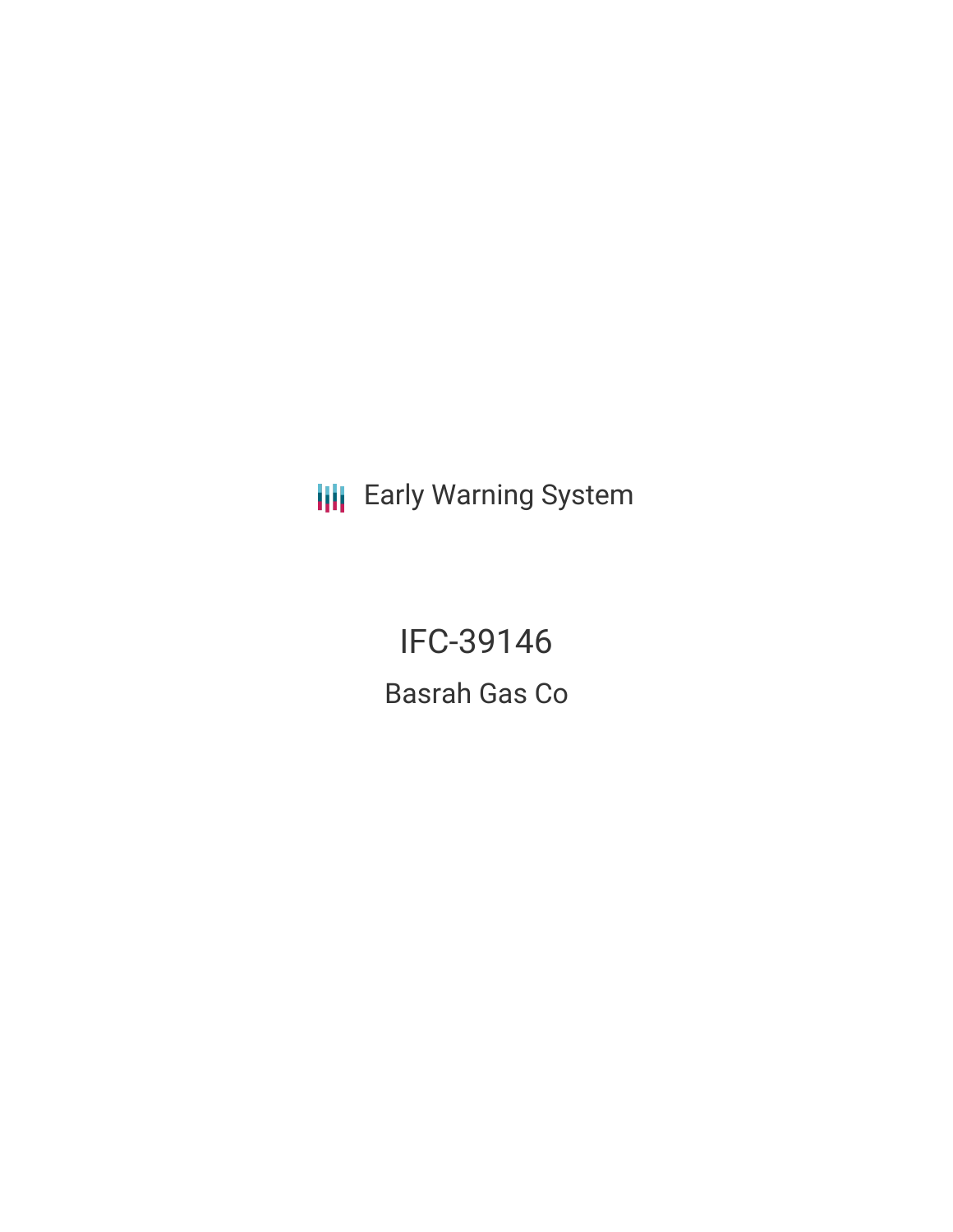# **Quick Facts**

| <b>Countries</b>               | Iraq                                    |
|--------------------------------|-----------------------------------------|
| <b>Specific Location</b>       | Basrah province                         |
| <b>Financial Institutions</b>  | International Finance Corporation (IFC) |
| <b>Status</b>                  | Proposed                                |
| <b>Bank Risk Rating</b>        | B                                       |
| <b>Voting Date</b>             | 2019-11-07                              |
| <b>Borrower</b>                | <b>BASRAH GAS COMPANY</b>               |
| <b>Sectors</b>                 | Energy, Industry and Trade              |
| <b>Investment Type(s)</b>      | Loan                                    |
| <b>Investment Amount (USD)</b> | \$400.00 million                        |
| <b>Project Cost (USD)</b>      | \$1,000.00 million                      |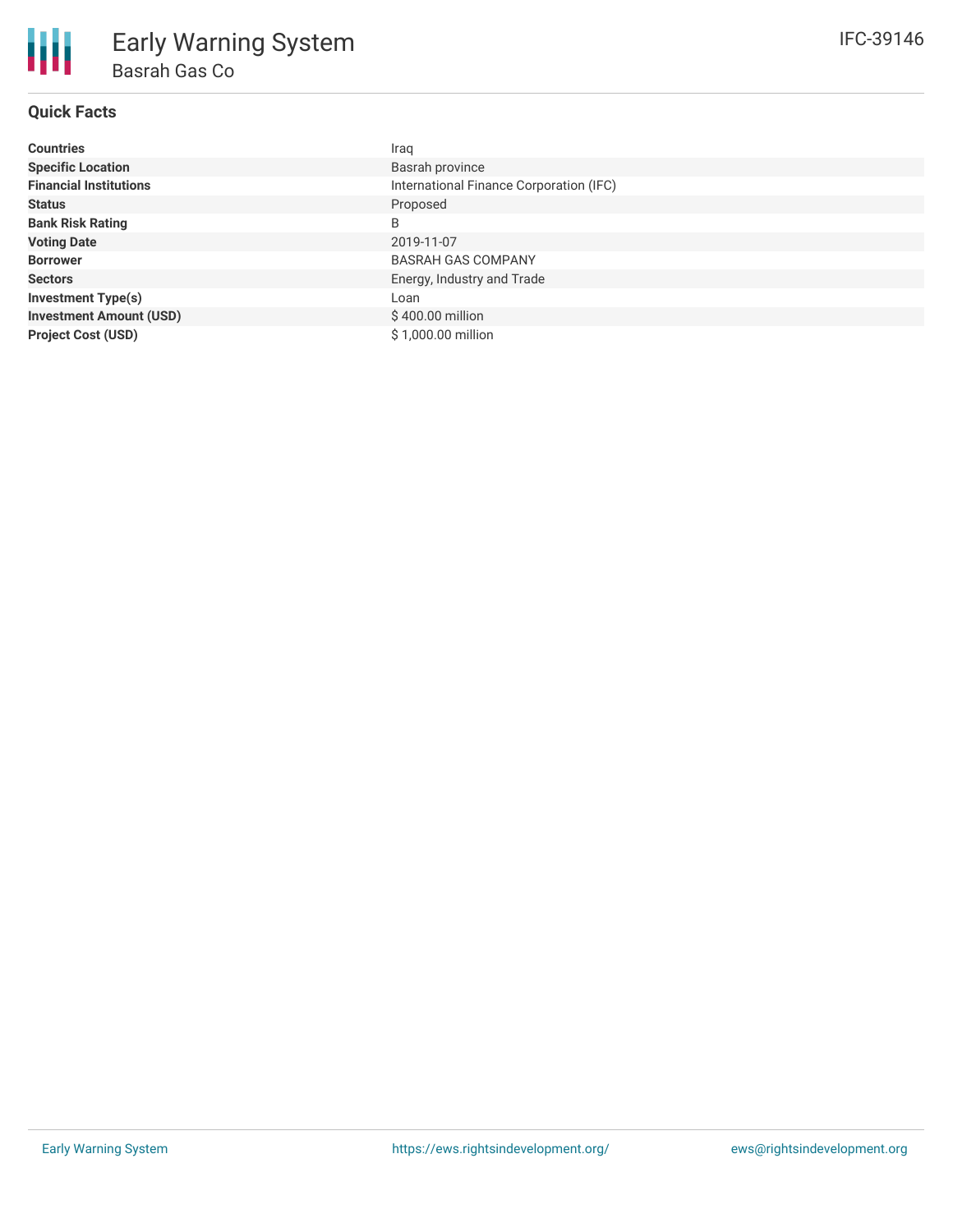

# **Project Description**

According to bank documents, the project entails the design and installation of a new gas processing plant, the Basrah Natural Gas Liquids facility, part of a broader expansion plan to increase BGC's raw gas processing capacity from 1 billion standard cubic feet per day ("bscfd") currently to 1.4 bscfd by 2024.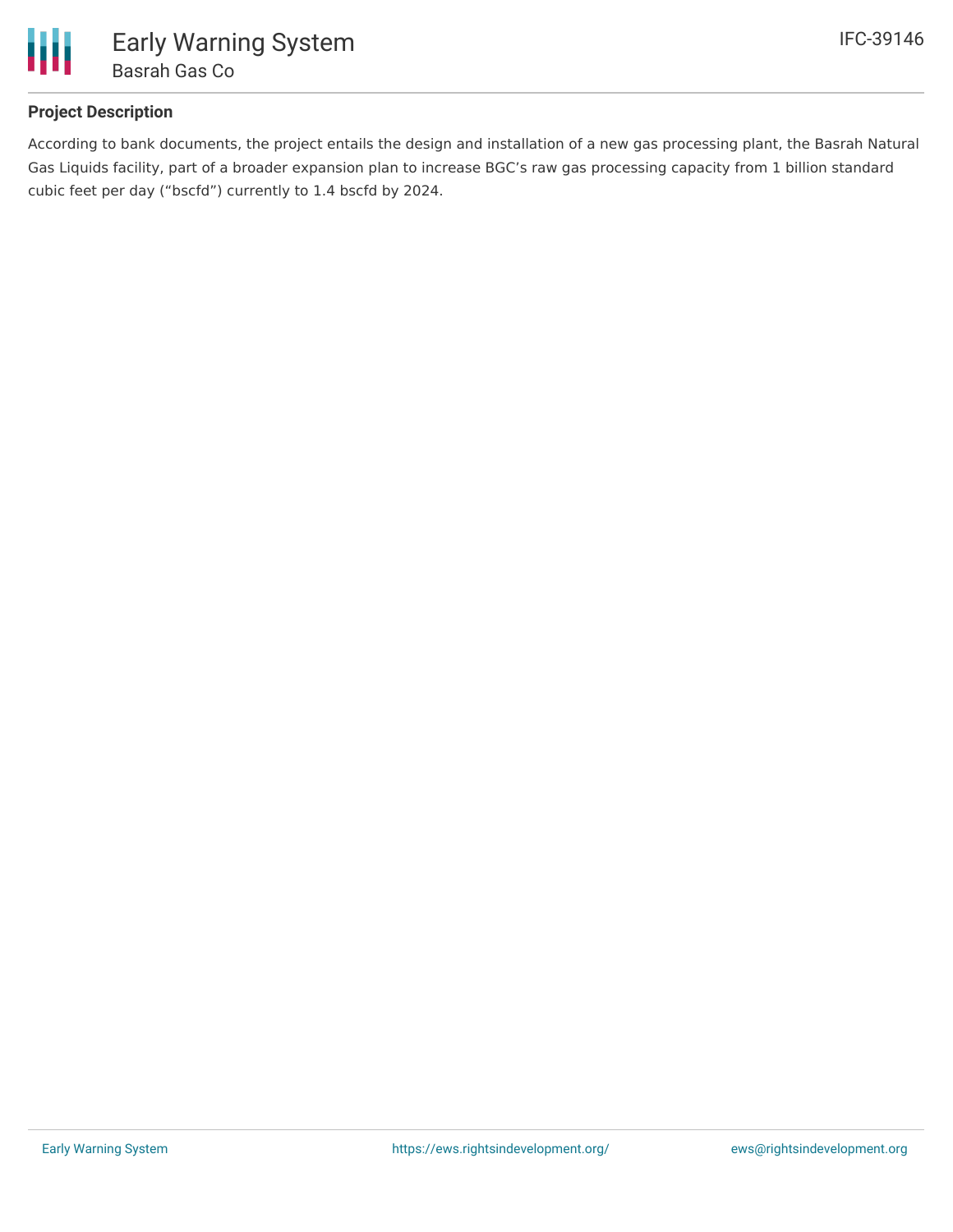## **Investment Description**

• International Finance Corporation (IFC)

The Basrah Natural Gas Liquids project cost is estimated at US\$1 billion over the next 5 years. IFC's proposed investment consists of a US\$400 million Green Loan which will include an A loan of up to US\$200 million for IFC's own account, a loan under IFC's Managed Co-Lending Portfolio Program ("MCPP") and up to US\$200 million in mobilization from commercial banks. The remainder will be funded by operating cash flows.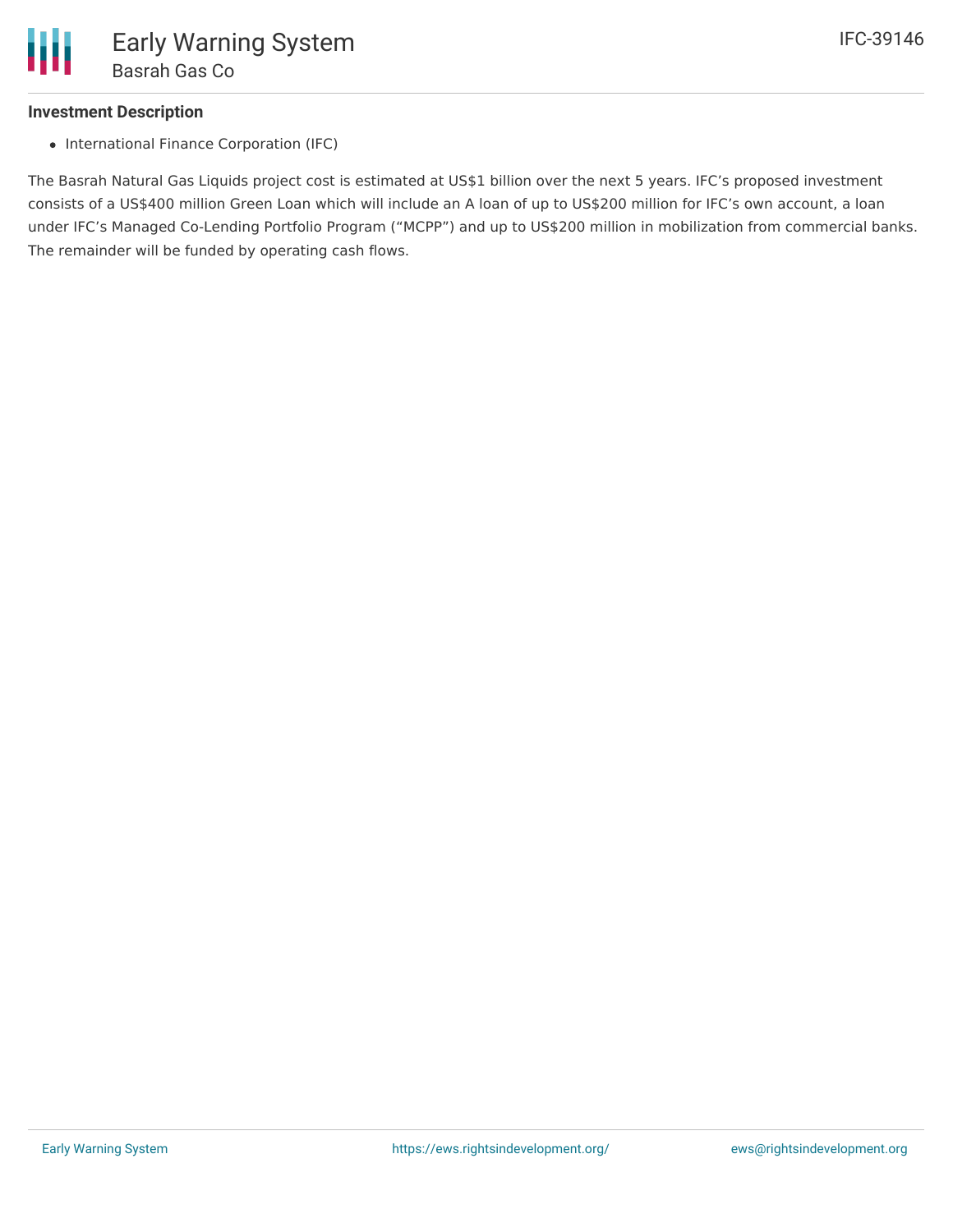

### **Private Actors Description**

Basrah Gas Company (BGC) is an Iraqi midstream natural gas company created to gather, treat and process associated gas flared at oil fields in southern Iraq. BGC commenced operations in May 2013 and operates compressor stations, various gas processing plants, a pipeline network and a storage and marine terminal for export. It produces dry gas for sale into the Iraqi gas grid, and liquefied petroleum gas (LPG) and condensate for local consumption and export.

BGC is a public/private joint venture between the Iraqi Ministry of Oil through its subsidiary South Gas Company (51%), Royal Dutch Shell plc ("Shell") (44%) and Mitsubishi Corporation ("Mitsubishi") (5%).

South Gas Company is wholly-owned by the Iraqi government. It previously owned and operated the natural gas infrastructure in southern Iraq, which was transferred to BGC at its inception.

Shell is an international, vertically integrated energy company with expertise in oil, gas and low carbon energy. Shell is the third largest company in the world as measured by its 2018 revenues and the largest listed on the London Stock Exchange (LON: RDSA).

Mitsubishi is a global, integrated company with activities in 90 countries across a wide range of industries, from natural gas and mineral resources to automotive, food, power solutions and urban development. Mitsubishi has a primary listing on the Tokyo Stock Exchange (TYO: 8058).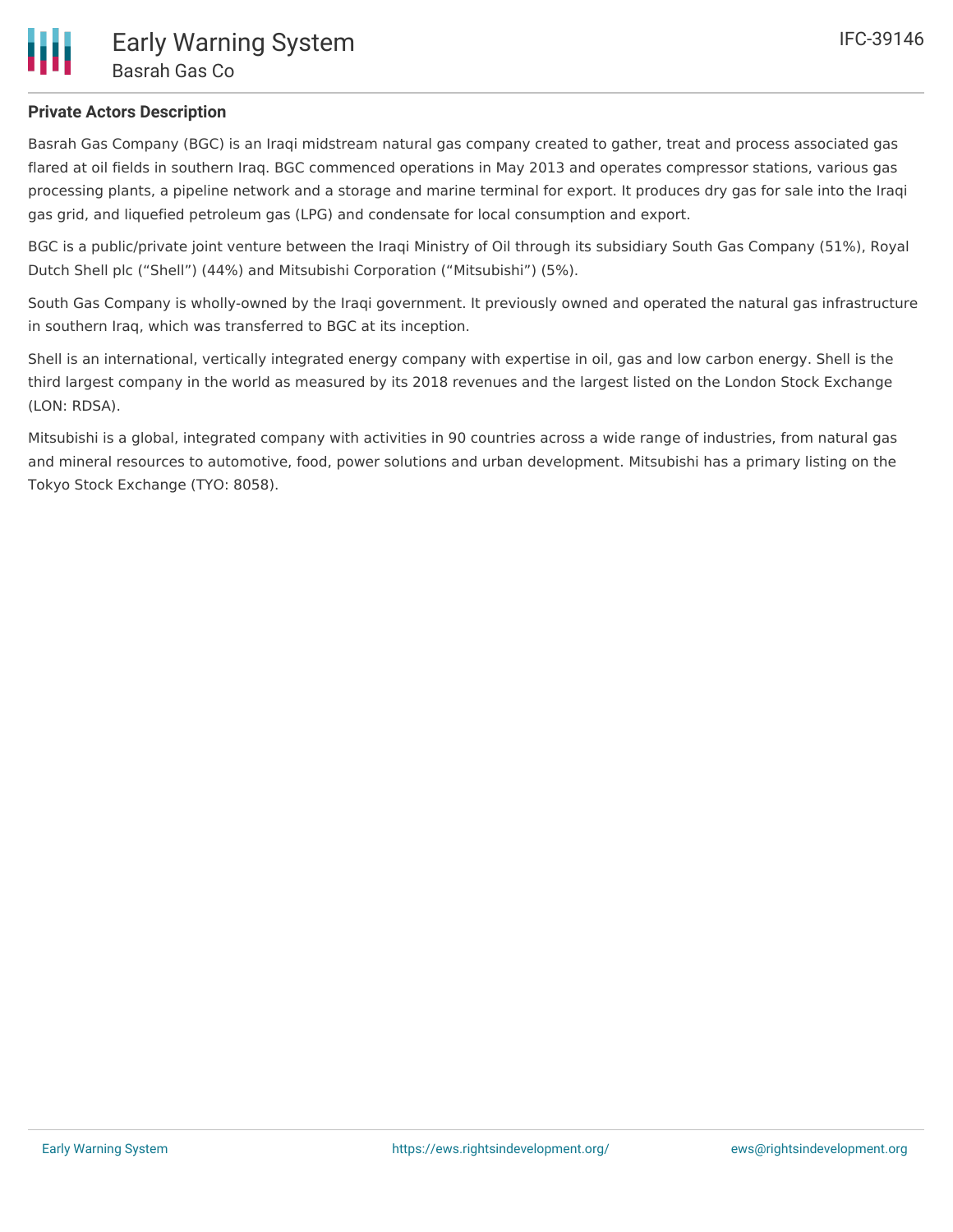

# Early Warning System Basrah Gas Co

| <b>Private Actor 1</b>   | <b>Private Actor</b><br>Role | <b>Private Actor</b><br>l Sector | <b>Relation</b>          | <b>Private Actor 2</b> | <b>Private Actor</b><br>2 Role | <b>Private Actor</b><br>2 Sector |
|--------------------------|------------------------------|----------------------------------|--------------------------|------------------------|--------------------------------|----------------------------------|
| $\overline{\phantom{a}}$ | $\overline{\phantom{a}}$     | $\overline{\phantom{a}}$         | $\overline{\phantom{a}}$ | Mitsubishi Corporation | Investor                       |                                  |
| $\overline{\phantom{0}}$ | $\sim$                       | $\overline{\phantom{a}}$         | -                        | Royal Dutch Shell plc  | Investor                       |                                  |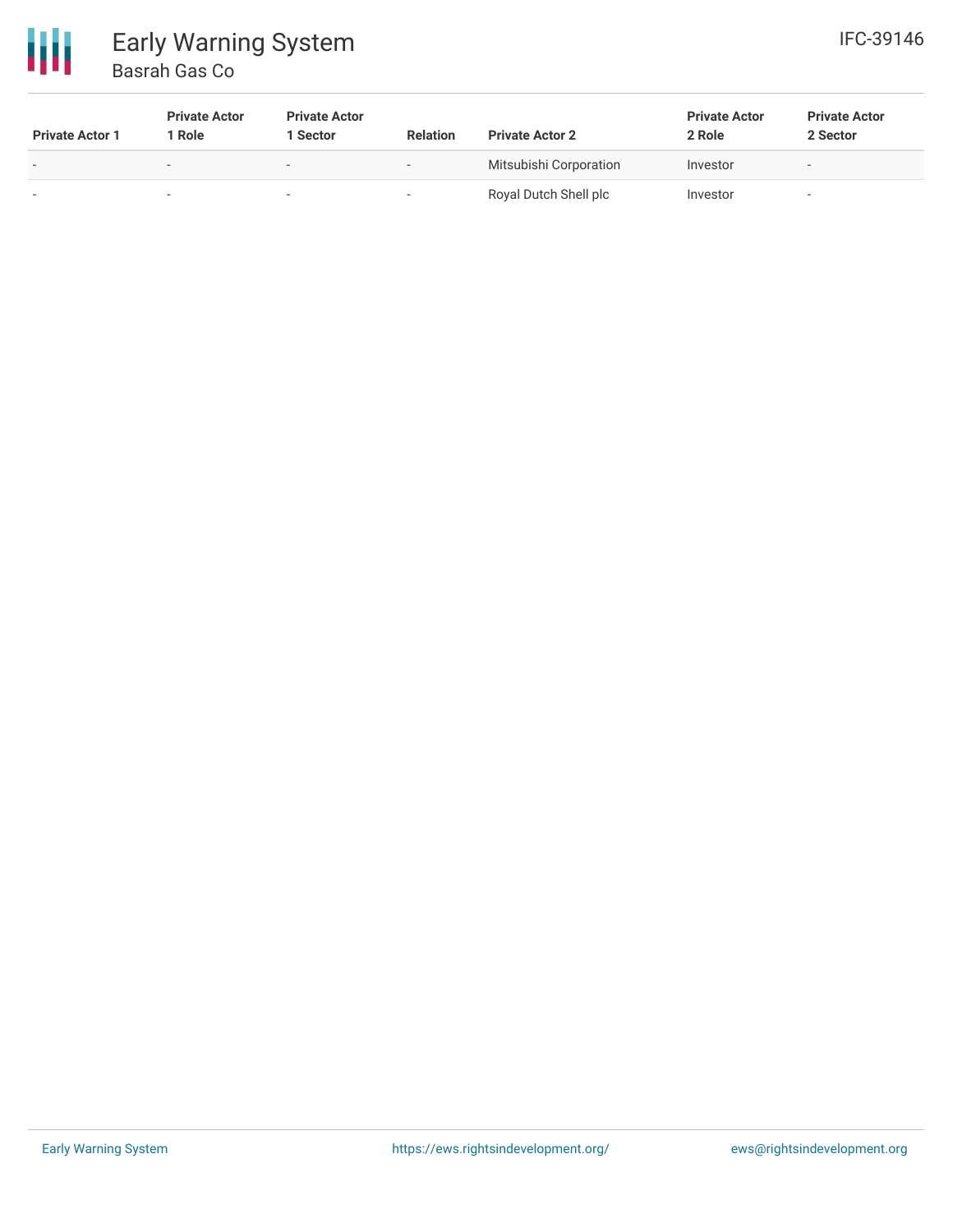

# **Contact Information**

Basrah Gas Company Yogesh Yadav BGC Head of Treasury

communications@basrahgas.com P.O. Box 2705 Al Ashar Post, Khor Al Zubair, Basrah, Republic of Iraq <http://www.basrahgas.com/>

### **ACCOUNTABILITY MECHANISM OF IFC**

The Compliance Advisor Ombudsman (CAO) is the independent complaint mechanism and fact-finding body for people who believe they are likely to be, or have been, adversely affected by an IFC or MIGA- financed project. If you submit a complaint to the CAO, they may assist you in resolving a dispute with the company and/or investigate to assess whether the IFC is following its own policies and procedures for preventing harm to people or the environment. If you want to submit a complaint electronically, you can email the CAO at CAO@worldbankgroup.org. You can learn more about the CAO and how to file a complaint at http://www.cao-ombudsman.org/